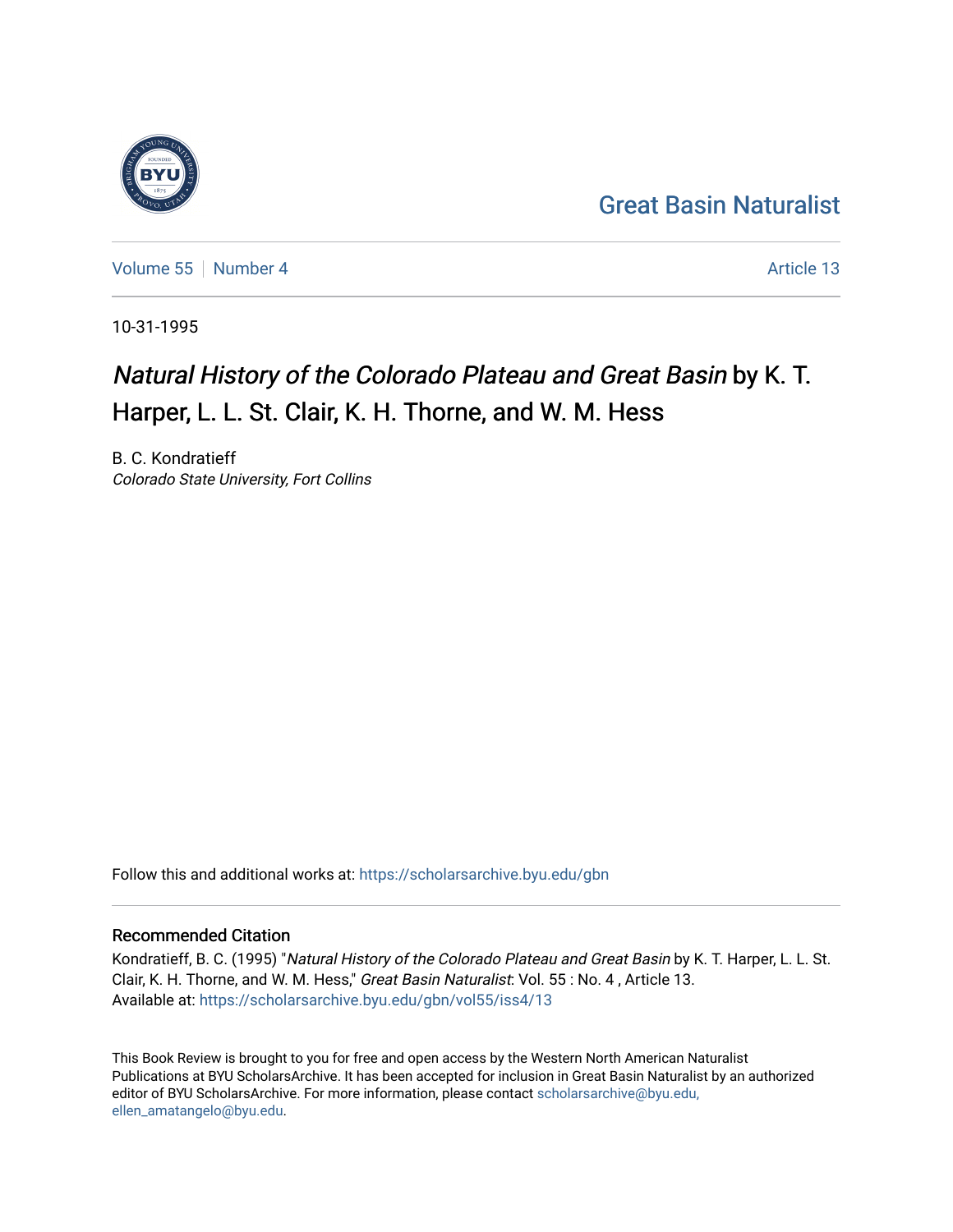Great Basin Naturalist 55(4), © 1995, pp. 377-378

Natural History of the Colorado Plateau and Great Basin. K. T. Harper, L. L, SI. Clair, K. H, Thorne, and w. M, Hess, editors, University Press of Colorado, Niwot, CO, 1994, 294 pp. \$24.95 hardback.

# BOOK REVIEW

*Natural History of the Colorado Plateau and Great Basin,* a multi-authored volume, is an introduction to the spectacular arid and remote North American landscape known as the Colorado Plateau and the Great Basin, The high, windswept plateau country is interrupted by numerous rocky canyons and arid valleys, and the Great Basin is a huge arid depression with no external drainages. According to the editors, this region is within the boundaries of Nevada, Utah, and Colorado (Fig, 1.2), They indicate that the intended audience of the volume includes students and managers of the region's natural resources, The basic objective of the major eleven chapters is to provide a "ready" reference to the best of recent studies that are relevant to the region," Additionally, the editors hope this volume will stimulate more research, especially on the Colorado Plateau, which is more "biodiverse and perhaps more fragile ecologically than the Great Basin," The map in Chapter 1 of the Great Basin and Colorado Plateau indicates a smaller region than maps in Chapters 2, 5, and 9, excluding areas as far north as Oregon and as far south as California, Arizona, and New Mexico, The boundaries of the Great Basin and Colorado Plateau therefore appear mildly confusing, A consensus map or better textual description (as presented in Chapter 5) could have been included in Chapter 1. Chapter 2 presents a rather concise and useful review of the geologic history of the Great Basin and Colorado Plateau, Chapter 3 attempts to summarize the complex climatic weather patterns in the broad context of the western United States and the globe, Anyone who has spent time in the Great Basin or Colorado Plateau knows well the unpredictable and often extreme weather patterns that have helped form the regional geomorphology, Literature citations of this chapter are very usefuL

Chapter 4 reviews the extinct late Pleistocene mammals of the Great Basin, This region is rich in late Pleistocene vertebrate fossils, and the author provides a discussion of the possible causes of extinction and implications concerning present faunas. Western Great Basin archaeology in the context of regional cultural/environmental models is presented in Chapter 5, Wilde describes various prehistoric ebbs and flows of peoples for the past 12,000 years, Chapter 6 touches on the current politically controversial subject of tbe changes in plant communities caused by domestic livestock grazing, the most widespread land-management practice in western North America. Seventy percent of the western United States is grazed, and ecological costs have been great. The author seems to concentrate on deleterious effects of the introduction of alien plants species such as Russian thistle and cheatgrass on the Great Basin plant communities. He predicts that with continued removal of cattle, the "predators" of these plants, the ecosystem structure of the Great Basin may dramatically change in the near future, In Chapter 7 Jackson presents an enjoyable analysis of the unique factors that have influenced modem human development of resources in the Great Basin, He traces the cultural history of the region, from the Dominguez and Escalante expeditions of the 1700s to the Mormon farmers who shaped the modern human geography of the Great Basin. As Jackson pointed out, the euduring legacy of the Great Basin is the "strange juxtaposition of religion and vice, destruction and recreation." The authors in Chapter 8 use macrofossil data from packrat *(Neotoma)* middens to reconstruct the evolutionary history of eight modern conifer species. These conifer species now occupy the montane islands of the Great Basin, and the current distribution of these trees is related to past paleoclimatic changes.